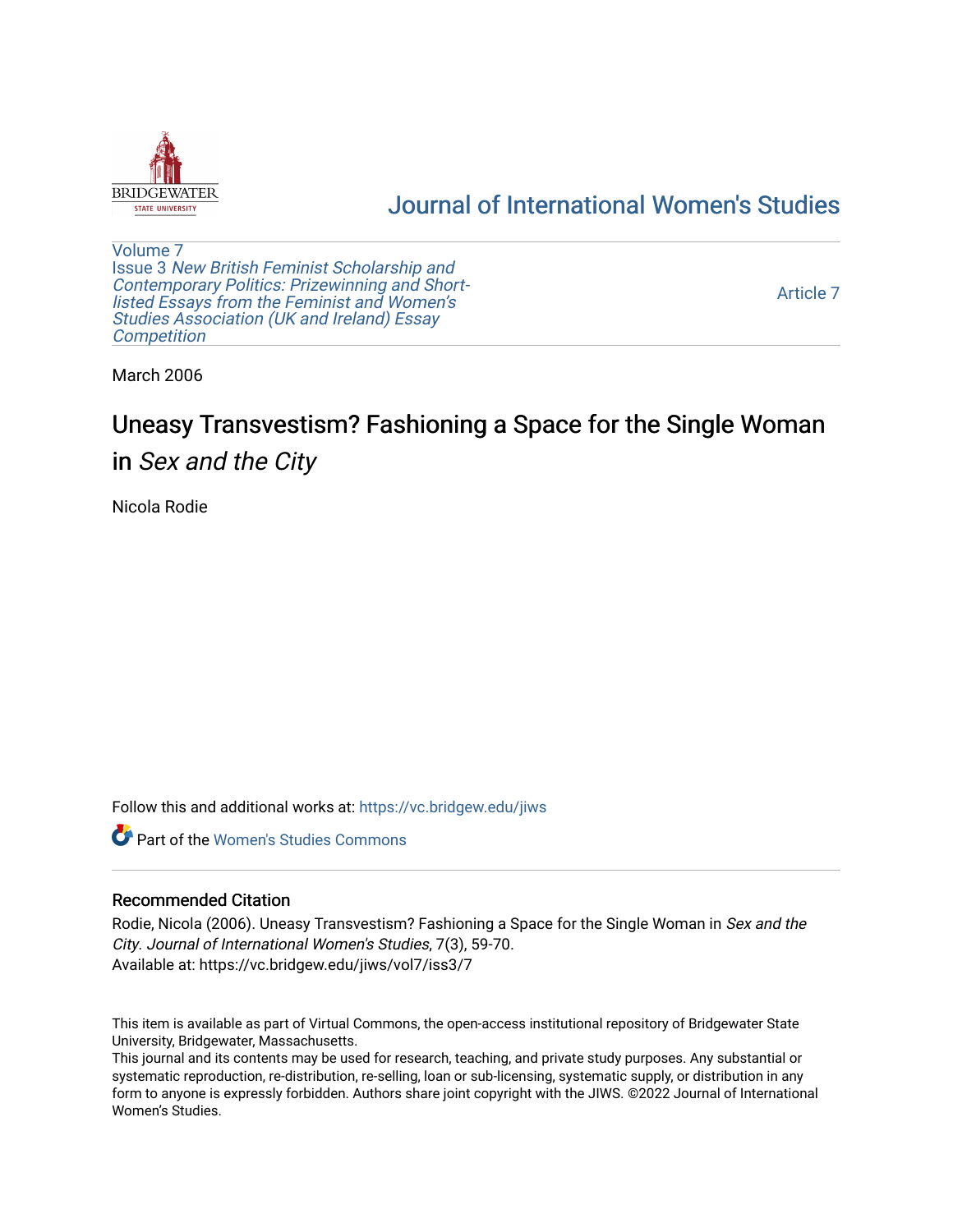# **Uneasy Transvestism? Fashioning a Space for the Single Woman in**  *Sex and the City*

# By Nicola Rodie<sup>1</sup>

#### **Abstract**

 'Uneasy Transvestism? Fashioning a Space for the Single Woman in *Sex and the City*' is essentially an exploration of the ways in which fashion is used within the programme to explore the parameters of the female body, and in particular, to define a sexually fluid space for the single woman. I approach the material from a cultural studies methodology, trying to especially decipher the meanings inherent in the visual language of the programme, and its use of clothing to costume its four female protagonists. Intrigued and influenced by theorists such as Butler, Hollander and Garber, but largely relying on my own interpretation of the material, I consider the ways in which *Sex and the City*'s clothing/fashion helps to rewrite and blur conventional gender constructions, and how its often parodic interpretations of femininity and masculinity help to redefine womanhood (and singledom in particular) as a mutable and liberated space. Concentrating on the character of Carrie Bradshaw, I discuss how fashion functions within the narrative to question compulsory notions of femininity. At the core of my essay remains a nagging uneasiness that even within the supposedly liberating narrative of the programme, it remains the woman's body that must validate itself through clothing. However, I do conclude that instead of being depoliticising, the chameleon-like fluidity of the clothed female body in *Sex and the City* is ultimately empowering – allowing a rare opportunity for the female to represent, and narrate, herself.

#### *Keywords*: Costume, play, gender

The blonde, curly-haired Carrie first cheekily observes, then strides along, the streets of her City. She wears a pink tutu against the blue skyline: deliberate, girly, outrageous. But just as she begins to really strut her stuff, a bus (carrying an advertisement for her own newspaper column) splashes her from head to toe. Neither she nor the audience was aware of what was going to happen. As such, the overall effect is surprising, subversive, and parodic, as Carrie's photographed image smiles in showering her walking, real one.

The title sequence to HBO's *Sex and the City* sets the tone for a series that has been variously regarded as ridiculous, radical, manipulative, and distasteful. For me, its title is particularly interesting, describing a programme in which the meanings of sexuality and city living are inseparable; or to reinterpret 'sex', a programme in which representations of gender and urbanity are also mutually constitutive. The series was launched in 1997 by HBO, a cable channel whose independently funded status has

l

<span id="page-1-0"></span><sup>&</sup>lt;sup>1</sup> This essay evolved from Nicola Rodie's interest in gender theory, explored on various literature modules at Exeter University, and from her somewhat less academic love for fashion. It unintentionally acts as a parallel piece to her dissertation investigating Jewish masculinity, entitled 'New York, Neuroticism and the Nebbish'. Since graduating in 2005, she has combined work experience in the arts with administrative employment at a local authority, and next year aims to pursue postgraduate work within the American Studies field.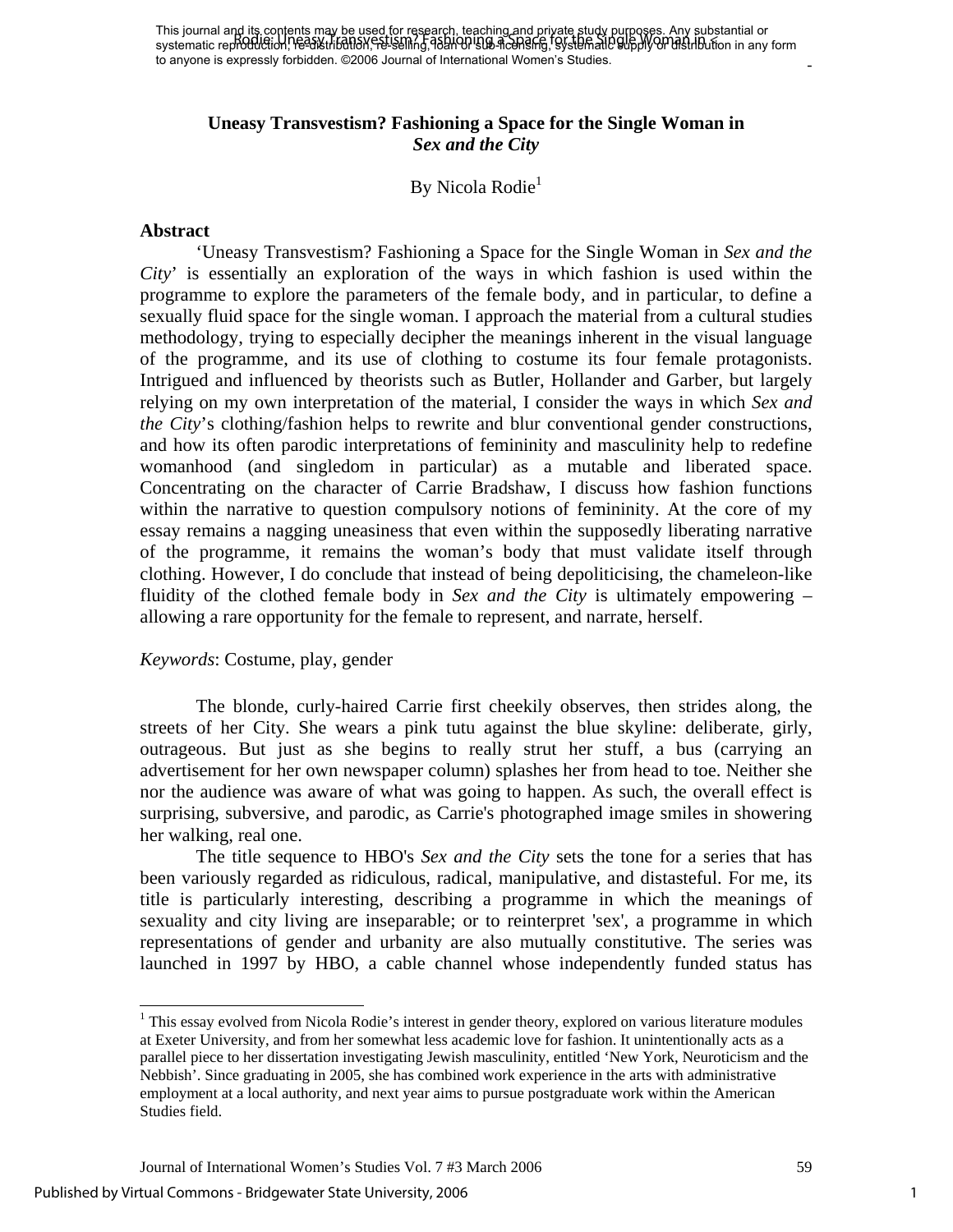enabled it to broadcast more explicitly violent and sexual material. According to Reuters figures, 10.6 million viewers tuned into the US finale to Season Six (the last of the show's six series), broadcast in February 2004. During its lifetime and beyond, the show has garnered considerable column inches, not only for its jaw-dropping approach to women's brunch-time sex-talk, but also for its distinctive influence on fashion. Carrie Bradshaw has become iconic for her notorious and ever-changing fashion sense, and so it seems appropriate to discuss her characterization from a cultural standpoint, implicitly drawing on theories of costume, transvestism and play, historically used to approach other chameleons of fashion like Madonna and Dietrich<sup>[2](#page-2-0)</sup>.

The iconic tutu of the *Sex and the City* opening thus sets the tone for the fashion stakes of the programme—a combination of bizarre glamour, old-fashioned style, sexiness, and disguise. The clothes in the series, particularly those that Carrie wears, are highly conscious of their constructed status, styled for their wearer and her environment. There is no pretence that Carrie's individual outfits represent a natural femininity: instead, the audience is invited to marvel at the wit and audacity which goes into compiling her eclectic and often remarkable wardrobe. However, by inevitable implication, Carrie and her three fellow single Manhattanites together constitute versions of femininity and womanhood which not only suggest construction and masquerade, but necessarily, by the superlative nature of their adventurous costumes, camp and the '*uber*sexual'. The programme forces us to become Robertson's camp spectator, viewing 'through a double identification that is simultaneously critical of and complicit with the patriarchal organization of vision and narration'. (Robertson 1996: 14) But is this identification merely empty play, or does it instead force the programme into more problematic political turf, treading on transvestite toes? In this essay I shall thus consider how *Sex and the City* uses clothing/style alongside reworkings of traditional cultural/mythic narratives to 'fashion' a legitimate space for the single (heterosexual) woman in Manhattan. I also question to what degree the space of New York City is able to negotiate and transcend normative categories of sexuality and difference, and whether the city borders on encoding a district of uneasy transvestism, in which gender is donned and shed by a codeable female body.

# **'New York.... New York! Aren't you gonna miss it?'<sup>3</sup> -** *Sex and the City***'s multiple narratives**

One of the most subtle ways *Sex and the City* encodes transvestism, is in its discrete invocation of the noir genre. Much of the action takes place at night, where the cityscapes of New York are contrasted with the poetic interiority of Carrie's late night musings in her apartment. She takes on the role of jaded detective, on a never-ending quest to decipher the enigma that is in this case man, not woman. As she writes, she smokes and drinks; she is always alone, she wanders the city, is wounded, has casual sex. She is our comedic Marlowe, her oft-repeated line, 'I couldn't help but wonder', becoming trademark for the single gal's descent into the labyrinth that is late-night Manhattan. Interestingly, in the episode 'A Ring A Ding Ding' (4:16) Carrie contemplates being single and effectively homeless as the girls wander through neon strands of Chinatown, a

l

<span id="page-2-0"></span><sup>2</sup> A good example of critical debate surrounding these iconic figures is Robertson's *Guilty Pleasures: Camp from Mae West to Madonna,* (see bibliography) but there are many others.

<span id="page-2-1"></span>Carrie in 'I Heart NY' (4:18).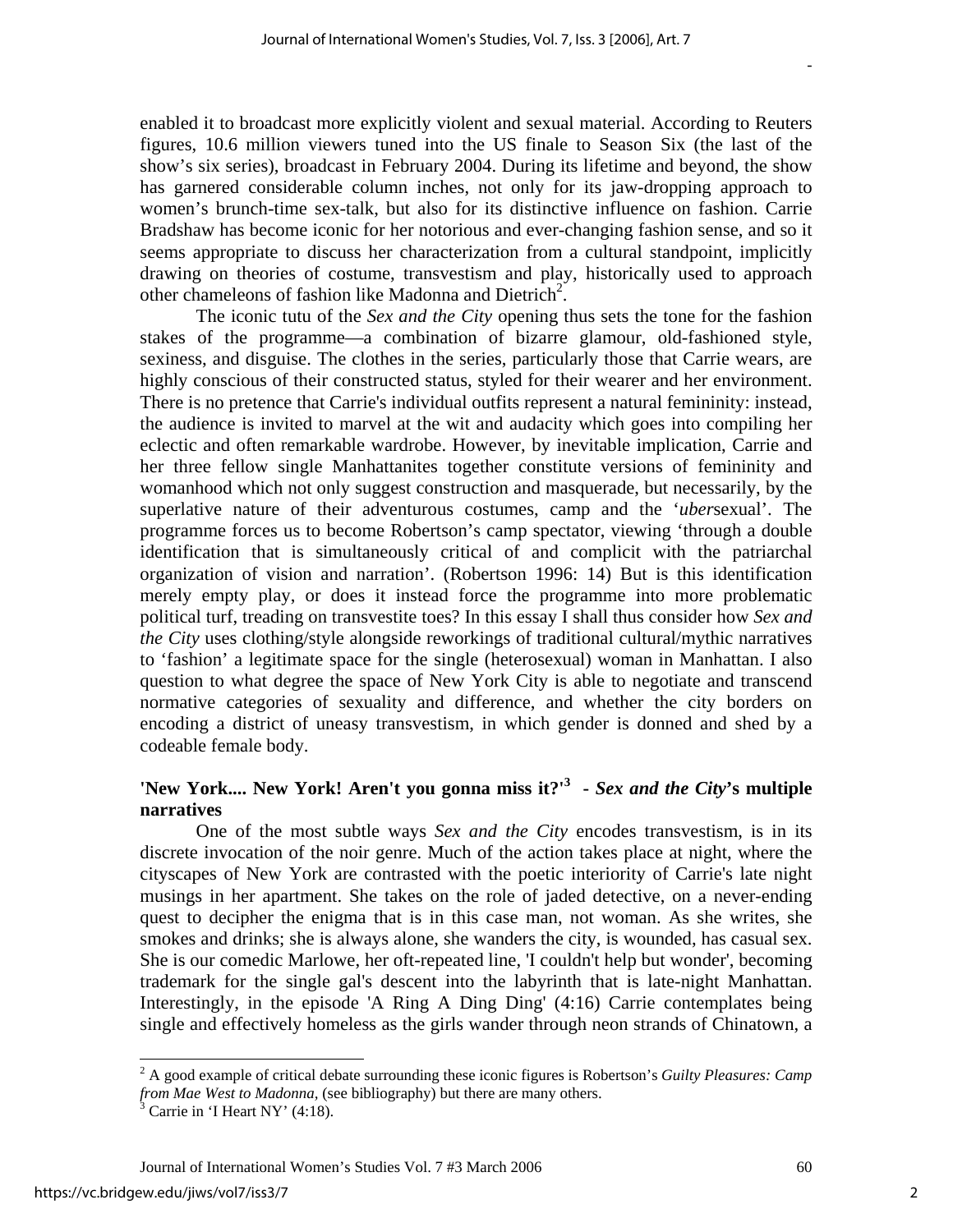location often used to signify psychological dislocation in *noir*. Of course, these *noir*ish transactions with the audience are only part of the programme as a whole, but nevertheless, they may act to construct Carrie as a woman in somewhat borrowed (masculine) clothes. Like New York, Carrie's identification is always double. However, while her role is itself ambivalent and questioning, *it* is never questioned: Carrie's narration is the authority of the series, her voiceovers beginning and concluding every episode. Her narrative and sartorial influence then, not only reference a certain transvestism in their invocation of noir, they also serve to reconstruct the feminine voice as omniscient and omnipotent. Marlowe may well muse, but Carrie concludes.

Indeed, the city itself shares with Carrie her power as "all seeing eye", as both the lines of Carrie's column and the streets of New York act as pathways of play and transgression for their experimental inhabitants. Manhattan has no room for married couples; they move upstate (The Baby Shower, 1:10), into Brooklyn (Miranda, final series) or worse still, decay in New York itself - both Charlotte's marriage to Trey, and Big's marriage to Natasha, fail in the city. In the episode 'I Heart NY' (4:18), Samantha remarks to Carrie, 'No one actually makes these relationship things work, do they?', to which Carrie replies, 'Sure they're the ones leaving New York'. There is a sense that couple-dom and the city can not cohabit, indeed, In 'Where There's Smoke' (2:1) Manhattan is compared to a holding pen for all the girls' former partners. 'Who would have thought an island that tiny would be big enough to hold all our ex-boyfriends?', says Miranda. New York City then, instead of representing romantic stability, conclusion and commitment, comes to stand for transience, sexual possibility/impossibility, and singledom. Interestingly, this state of transience is neither portrayed as wholly male or female, the city being repeatedly defined as masculine *and* feminine. In the documentary, *'Sex and the City: A Farewell'*, which accompanied the final episodes the producers speak of the city as being very much the 'fifth lady' of the show. However, throughout, New York is also constantly reconfigured against the character of 'Big', who seems to represent the flux of the urban. In 'I Heart NY' Carrie considers her relationship with both the city and former lover Big as he prepares to move to California. She tells him, 'You can't leave New York! You're the Chrysler building, the Chrysler building would look all wrong in the vineyard.' He is compared to a Manhattan symbol, an architectural representation of the beauty and power of New York itself. As Harzewski (2004) comments, 'Big, whom the series connects with classic New York—its wealth, arrogance, and power, his tinted windows and driver imbuing him with glamour and mystery—is compared in Carrie's book to the city, his name the first half of a popular Manhattan icon.' And while Harzewski compares the males Big and Aidan as respectively representative of city and country, she fails to note that on many levels Carrie herself comes to symbolise New York. Later in that same scene, Carrie pleads with Big, 'You, me, New York - you owe it to us! And by us, I mean New York and myself.' Big picks up on her self-alignment with the city at the finale of the episode as the pair enjoys a horse and carriage ride through Central Park. 'New York, New York! Aren't you gonna miss it?' she tells him. 'Nah, but I will miss you, kid' he replies. The city and Carrie, like the city and Big, are inseparable, lending its space an air of blurred gender, a space of possibility and transgression – in the episode their carriage must ultimately veer off its designated path in order to get Carrie to Miranda's sudden labour - sex and gender are not contained and defined in spaces within the city, instead they pervade and mingle. Big and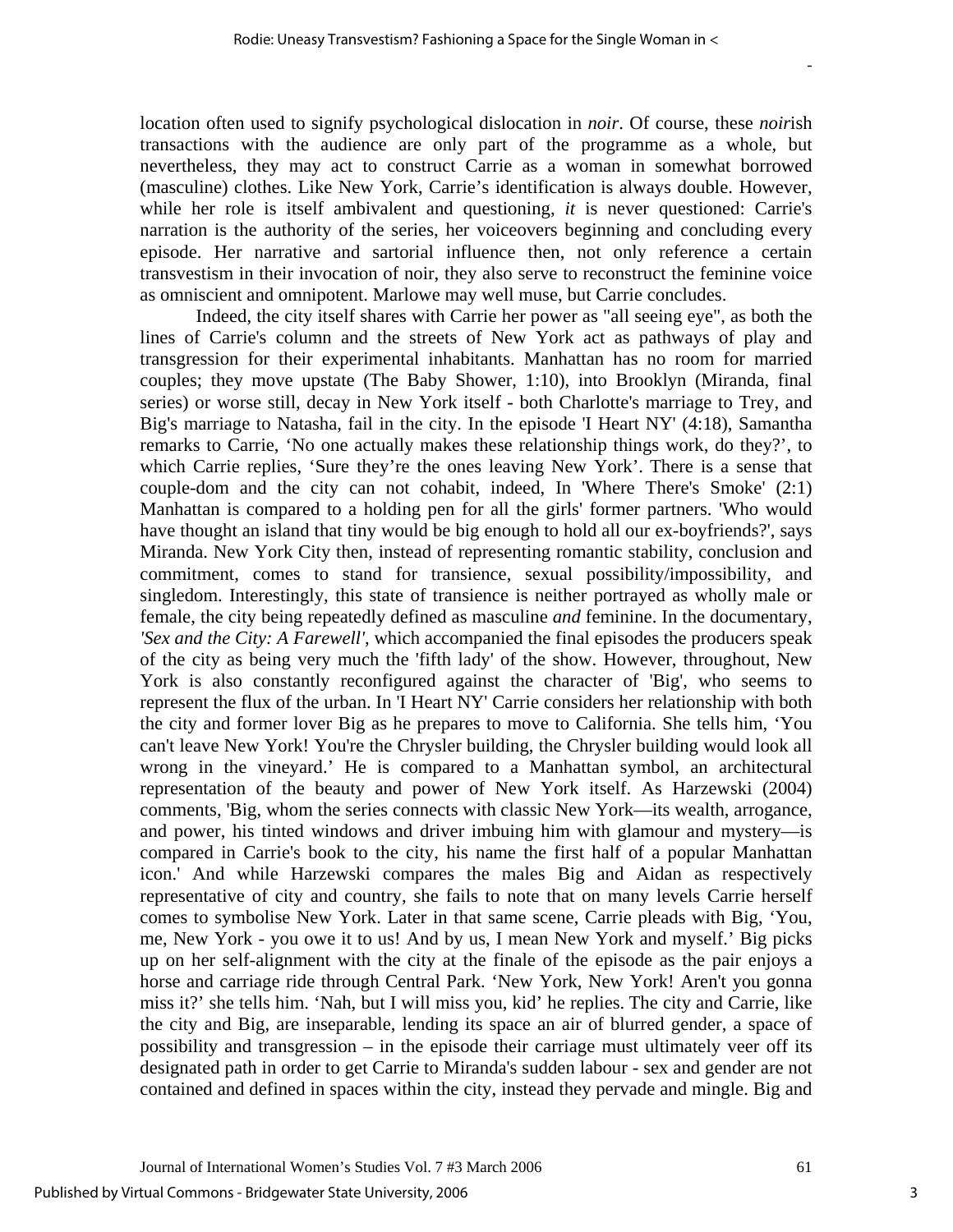Carrie's leisurely and nostalgic romantic ride celebrating 'very old New York', becomes a race to celebrate the very new, the arrival of Miranda's baby boy. Just as sex-talk infuses the coffee at the girls' weekend brunch sessions, sexuality and its consequences are free here to interrupt the romantic. Sexuality and romance are not represented along masculine/feminine binaries; instead, the duel linking of Big as city and Carrie as city serve to enforce a kind of transvestism, in which New York plays at both normative "female" and "male" subjectivities.

In other episodes, the characters' journeys outside of the city serve to reinforce this blurred subjectivity. In 'Escape from New York', (3:13) Carrie gets lost at the Warner Bros complex, discovering a Manhattan street set, 'I took a wrong turn and somehow found myself right back where I had started, back in New York, back wondering about Big... Sitting on the fake set all my issues felt more real than ever...' Here New York becomes a kind of psychological space as well as a physical one, in which real feelings exist even outside of the authentic - LA is not New York, it is only pretending. However, once again, space and sexuality are irrevocably linked, Big and New York are uttered in the same sentence, and the city and the "masculine" necessarily exist to define Carrie's "feminine". The same can be said of Big in the episode, 'Belles of the Balls' (4:10) in which he is dumped by his Hollywood girlfriend, and visits Carrie for consolation at Aidan's country "retreat". His presence only serves to emphasise their uneasy removal from the city, as he continually plays and sings the song, 'I'm in a New York state of mind'. Far from demonstrating how much he misses his girlfriend, (the song was allegedly their favourite), the repetition of the title lyric within the confines of the country retreat merely promotes Big's dependence on Carrie and the city for continual "masculine" validation.

Throughout the series, Carrie and Big display surprising tendencies towards both normative masculine and feminine qualities. Big admits in the first episode ('Sex and the City', 1:1) that he 'absofuckinglutely' has been in love, while Carrie's surprised head turn towards the audience reveals that *she hasn't*. Big is constantly encoded as a mysterious and enigmatic character, (our *femme fatale*?), who can be obsessive about relationships. Carrie meanwhile, is straight talking narrator. New York seems to allow both these gender "deviancies" to occur, occupying a space which is fluid and ambiguous. Cowlishaw (2001) has argued that John Gray's self-help bestseller, *Men are from Mars, Women are from Venus*, operates on traditional linguistic constructs to reinforce man as subject, who acts, and woman as passive object, who feels the consequences of male actions. *Sex and the City* shares much with this "self help genre", but here the relationships between Carrie and audience, Carrie and city and Carrie and Big help to dispel this traditionalist subject-object binary, making the claim for *male feeling* and *female action*. In 'Belles of the Balls', Carrie even suggests, 'Maybe men and women aren't from different planets as pop culture would have us believe... I couldn't help but wonder - are men just women with balls?' Here Freudian theory is turned on its head, the narrator claiming that women are not castrated men, but that men are in fact merely mutated women. At the end of the episode Carrie reconsiders this relationship using language that seeks to rectify her notion of the urban alongside her notion of gender, suggesting, 'Maybe women and men don't live in the same zip code, but we're moving closer.' New York seems to provide a space in which traditional notions of femininity and masculinity, as well as subject-object binaries, can be tested and blurred: offering the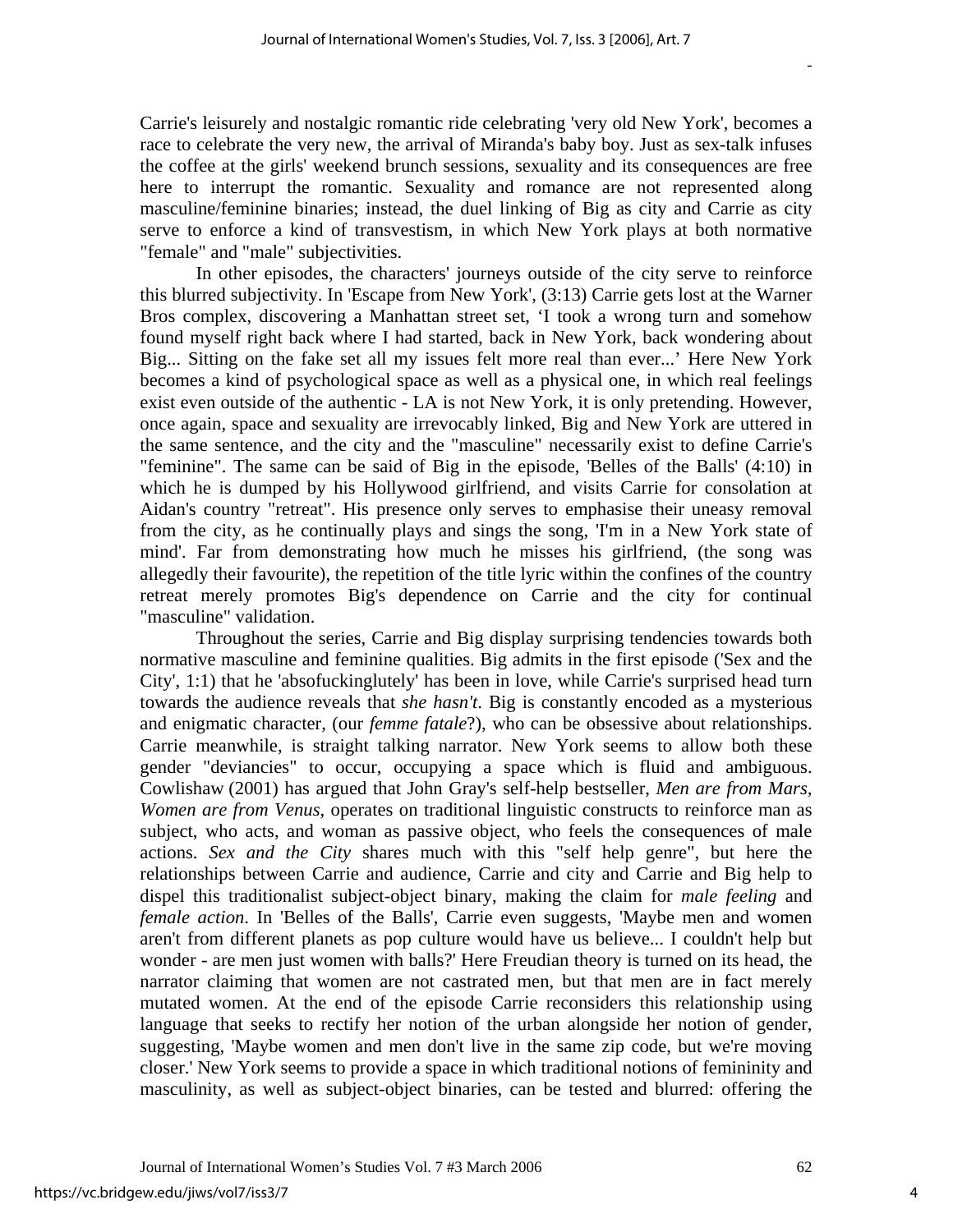possibility for genders to at least try on different clothes, even if they do not buy them.

Conventional gender boundaries are also perverted in the series' frequent utilization of archaic Western cultural motifs which, drawn from myth and fairy tale as well as contemporary culture, serve to present a rewriting of the kind of discourse upon which these boundaries have been traditionally constructed. In 'A Change of a Dress' (4:15), the narrative annihilates the ideal of the perfect woman as wife/mother. At the opening, instead of proudly displaying her engagement ring as in conventional romantic discourse, Carrie forgets to tell an old friend about her engagement to Aidan, having to be prompted by Charlotte. She wears the ring on a chain around her neck, not on her finger as expected, and it is lost amid several strings of pearls, in a kind of perverse display of Upper East Side wifely femininity (housewife and "Wasp" Charlotte often wears a subtle string, for instance). Carrie does not prioritise the ring aesthetically, so the audience knows she has doubts about the relationship. Later, when she is trying on 'bad wedding dresses' with Miranda, she succumbs to a panic attack and has to be removed from her meringue dress, her body red and itching. We can read two things from this: one, Carrie's body cannot tolerate cheap fashion, and/or two, that she does not tolerate being a bride. Her voiceover questions, 'as progressive as our society claims to be, there are still certain life targets we're still supposed to meet - marriage, babies, a home of your own... Do we really want these things, or are we just programmed?' She questions the constraints of this particular brand of compulsory femininity and reveals the uneasy feelings she has towards her expected social progressions. Moving in with Aidan marks one of these uneasy progressions, as Harzewski notes:

Carrie's one-bedroom apartment serves as a private city, equal parts fashion house, Manolo showroom, and publishing company in miniature. When Aidan purchases the adjacent unit and begins to break down an adjoining brick wall, the effect is one of violation, as if bodily harm is inflicted on Carrie's person. (Harzewski, 2004)

If Carrie's apartment is simultaneously microcosmic city, fashion-house and publishing company as Harzewski asserts, then Aidan's destruction of the wall marks an assault not only on her space, but also on her fashion, her style, and her language: she cannot concentrate on writing, and must yell 'Stop it!', her words eventually overpowering his actions. Just as the title invites the viewer to notice the pun on a dress and address so the narrative works to unite space and costume in Carrie's self-defined identity. Later in the programme, a mockery of a traditional wedding ceremony is played out uncomfortably before the viewer. Carrie and Aidan attend a Black-and-White ball, him in groom-like tuxedo, she wearing a fitted long white gown. Interestingly, her hair is really a sophisticated version of the messy top bun she wore whilst contemplating her reflection in the bridal shop. Again, because of aesthetics, we know the encounter is doomed, and when Aidan asks Carrie to marry him that night (Aidan: 'People fall in love, they get married, that's what they do.' Carrie: 'Not necessarily') she rejects him again, the voiceover musing, 'We had left the world of black and white and now everything was grey.' This line seems fundamentally important, using the language of space, colour and aesthetics to legitimate the series' depiction not only of her relationship with Aidan but with men in general, and subject-object dichotomies as a whole. Just as Carrie's white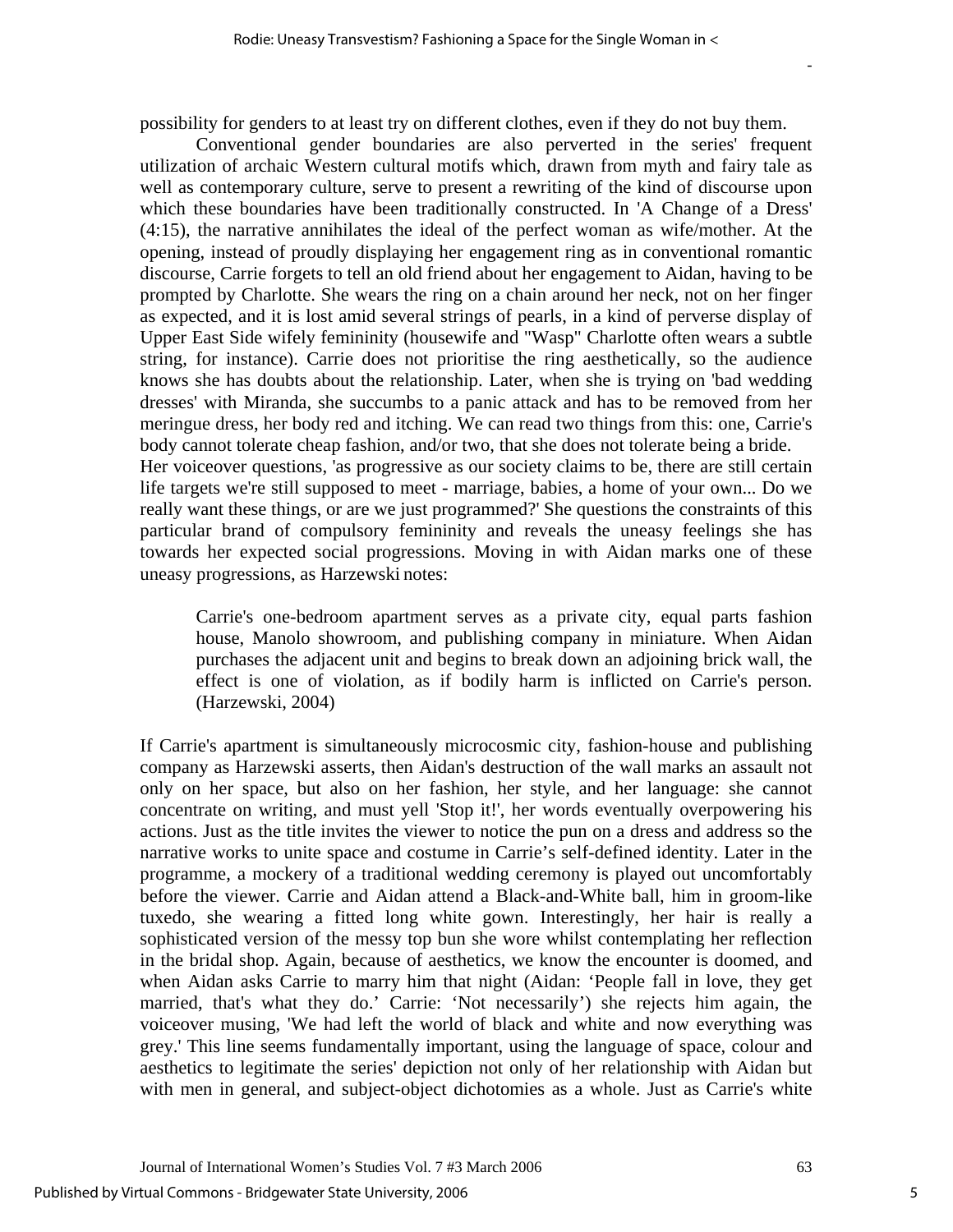dress did 'not necessarily' have to signify a bridal gown, as Aidan wanted it to, her status as a woman does 'not necessarily' hinge on her achieving a husband and children - there is always the possibility for existence outside this 'world of black and white' - there is grey. Aidan reads her display of femininity and the city's simultaneous display of romance as indicative of the naturalness that the two should wed. Instead, Carrie's charade of bridal-esque aesthetics only serves to heighten her so-called "masculine" characteristics - that of independence (linguistic, economic, stylistic), and reluctance to commit. In this instance, Carrie simultaneously illustrates two seemingly contradictory theories of transvestism: firstly, 'that the donning of opposite sex clothes does not undermine but rather reinforces prescriptive gender codes', that a core identity 'shines through despite and even because of the contradictory apparel'. (Bruzzi 1997: 148) This theory assumes that a person's core and prescriptive identities are the same, which is not necessarily the case with 'programmed?' Carrie, whose dressing in ultra-feminine clothes really enhances her core, "masculine" features. Secondly, Carrie's occupancy of 'grey' seems to back up Marjorie Garber's idea that the cross-dresser inhabits a third space, a 'state of perpetual mobility and mutability'. (Quoted in Bruzzi 1997: 50) In conclusion then, the episode 'A Change of a Dress' distorts traditional modes of thinking about malefemale subjectivities by positioning Carrie in a sort of transvestite role, in which attire essentially overplaying a "femininity" actually codifies a covert "masculinity". In doing so, her representation asserts Robertson's theory that 'masquerade mimics a constructed identity in order to conceal, that there is noting behind the mask' (Robertson 1996: 12) – Carrie has no essential femininity. Aidan is rendered powerless because he is unable to distinguish between the signifier and the signified of Carrie's dress, between that which is displayed (bridal availability), and that which is disguised (perpetual mutability).

Fashion aesthetics are also used to contrast the characters of Carrie and Natasha, Big's twenty-something fresh-faced wife, in the episodes 'Twenty Something Girls and Thirty Something Women' (2:17) and 'Attack of the 5'10' Woman' (3:3) in which the varying states of (un)dress of Carrie define her ambiguous and fluid gender identity in contrast to Natasha's white feminine purity. In the former, Carrie is confronted with Big's fiancée whilst dressed for a hoe-down, in bra, skirt and cowboy hat. Her image is athletic to the point of '*uber*sexual', revealing a toned abdominal, and the arm and chest bands she wear, as well as her loose waves, hint at the primitive. The image is undoubtedly one of the warrior, as Carrie stands, confused/defiant, alone on the beach. Within moments however she is vulnerable again, vomiting with the shock of the marriage announcement and having her hair held back by ever-present Miranda. The title of the episode negates men completely, and here in this lasting final image, we see an almost "fem-erotic" strategy employed in uniting the two thirty-something women in the face of pretty, but nonetheless sexless, adversity (Natasha). Ultimately, however, aesthetics form the key dynamic of the episode. The displayed feminine body of Carrie, which in fact only heightens her warrior-like athleticism and sexual sensibilities, is set against the disguised body of Natasha, which in turn, seems to emphasise her passive qualities. Carrie's destructive impulses inevitably turn inward, however, as she is sick on the beach, in a display of simultaneous recognition of both her similarity and difference to the twentysomething girl (whose species we saw vomiting earlier in the episode). The episode suggests the possibility for deviance amid assigned gender roles destructive or otherwise: Big, barely featuring, is coded by mute, androgynous neutrals, leaving Carrie to queerize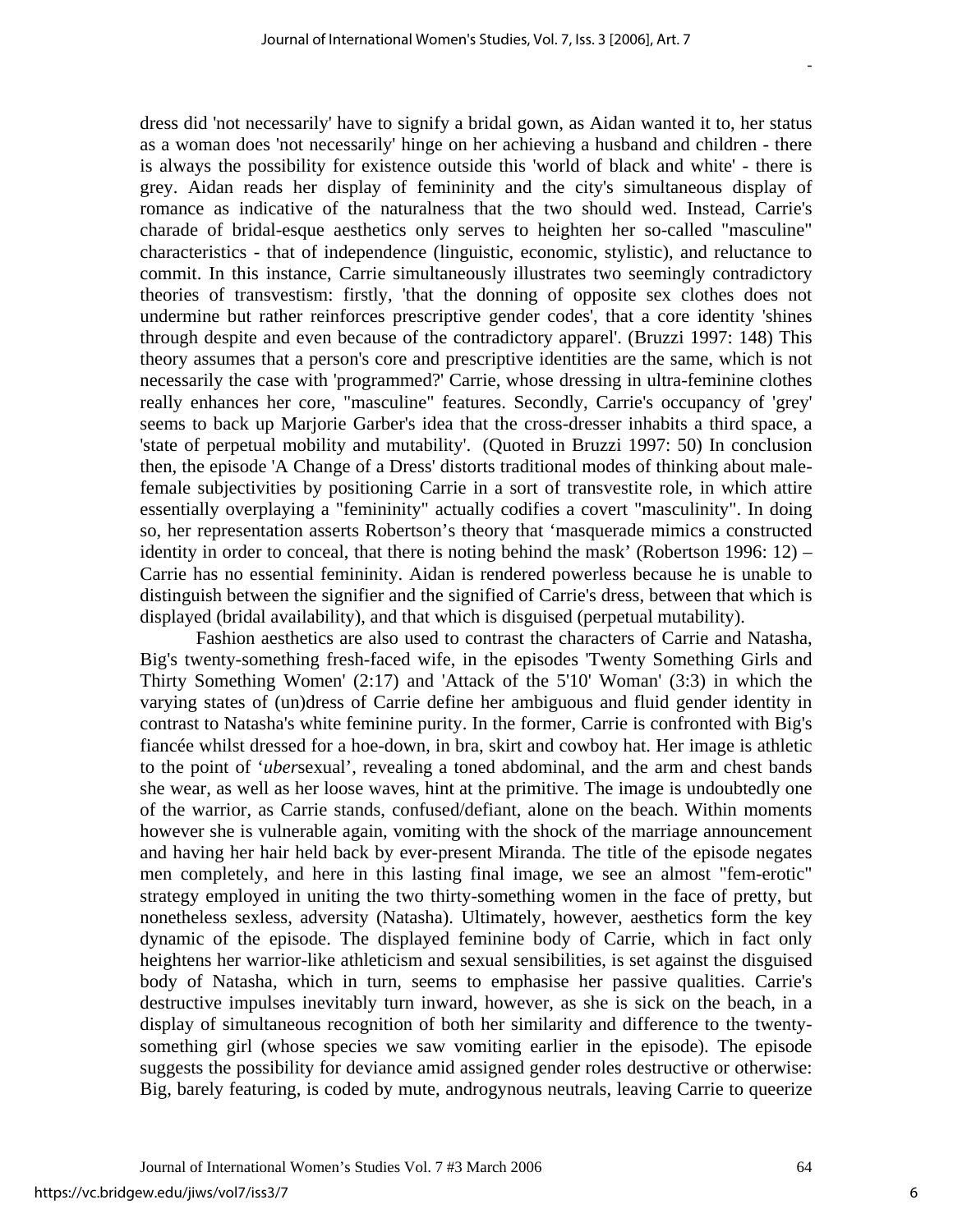her body in its overt display of sexuality, fight, camp, vulnerability and mutability.

In 'Attack of the 5'10 Woman' (3:3), Carrie chances on Natasha in a woman's changing room, she in mismatching underwear while Natasha twirls in a prim white dress. As Storr (2002) explains, 'Underclothes are simultaneously private (hidden under the clothes) and public (intended to be seen and admired)... underwear is infused with intense meanings and connotations, of which sexuality, pleasure and propriety may be only the most obvious.' While Natasha's dress reinforces her success as Big's bride, the display of Carrie's underwear precludes her affair with Big, her forthcoming 'sexuality, pleasure and propriety'. Natasha is happy to display her disguised body, her aesthetic validated by her success in the 'the single women's sports pages - The New York Times wedding section'; Carrie tries (unsuccessfully) to disguise her displayed body by wrapping herself in a curtain. Her incapacity to *disguise what is displayed –* her mutable, sexual body - in contrast to Natasha's achievement in *displaying what is disguised –* i.e. a pretend, permanent feminity - demonstrates her inability to fixate her body or her clothing within the confines of her allocated gender and sexual space. Significantly, her self-identification as 'freakin' Annie Get Your Clothes on!' also references a cross dressing narrative (*Annie Get Your Gun*) in which Doris Day's character, in masculine attire, was only able to achieve intense friendship with a woman while she refused her feminine garb. Interestingly, after Annie sheds her male clothing, she is able to gain a male lover - but dressed as a woman, her relationship with her fellow woman then becomes encoded as homoerotic. By referencing this film, *Sex and the City* acknowledges the transvestite possibilities inherent in Carrie's body - and the location of the scene in a changing room only serves to highlight the blurred sexual potential in clothing and display. Interestingly, the changing room by its very impermanent nature is really Carrie's space, not Natasha's.

The changing room also draws on another staple of feminine mythology - that of aesthetic transformation. Moseley (2002) asserts that there are 'discourses and sites conventionally understood as belonging to feminine culture: fashion, beauty, and the fairytale narrative of transformation... the Cinderella motif is a staple of feminine culture, from the childhood fairytale, to the before and after, rags to riches fashion and beauty makeover of girls' and women's magazines'. *Sex and the City* seems to take delight in suggesting then destroying the conventional Cinderella tale, whilst simultaneously suggesting its own alternative discourses of transformation.

In 'Where there's smoke' (3:1), the women try to figure out why sleeping with firemen is a popular sexual fantasy. Charlotte declares, 'It's because women really just want to be rescued.' The girls exchange uncomfortable glances. When Samantha visits the fire station, she is forced to *make* her fantasy happen herself, dressing in the fireman's uniform, breasts exposed beneath dungaree straps, to entice him. When however, the siren sounds, she is forced to relinquish her costume so that the fire-fighters can go to do their job, and is left naked, covering her breasts. According to the book 'The comedy of cross dressing', 'Stoller proffers the opinion that the female transvestite does not exist, that women only cross dress to gain access to the greater social freedoms afforded men.' (Quoted in Bruzzi 1997) However, in this episode, we see Samantha dressing in man's clothes in order to gain access to the fantasies afforded *women*. Similarly, in a parallel strand, Carrie is unsure whether to accept the offer of Staten Island drinks from her latest admirer, a politician. She lets his car drive by her apartment before finally making her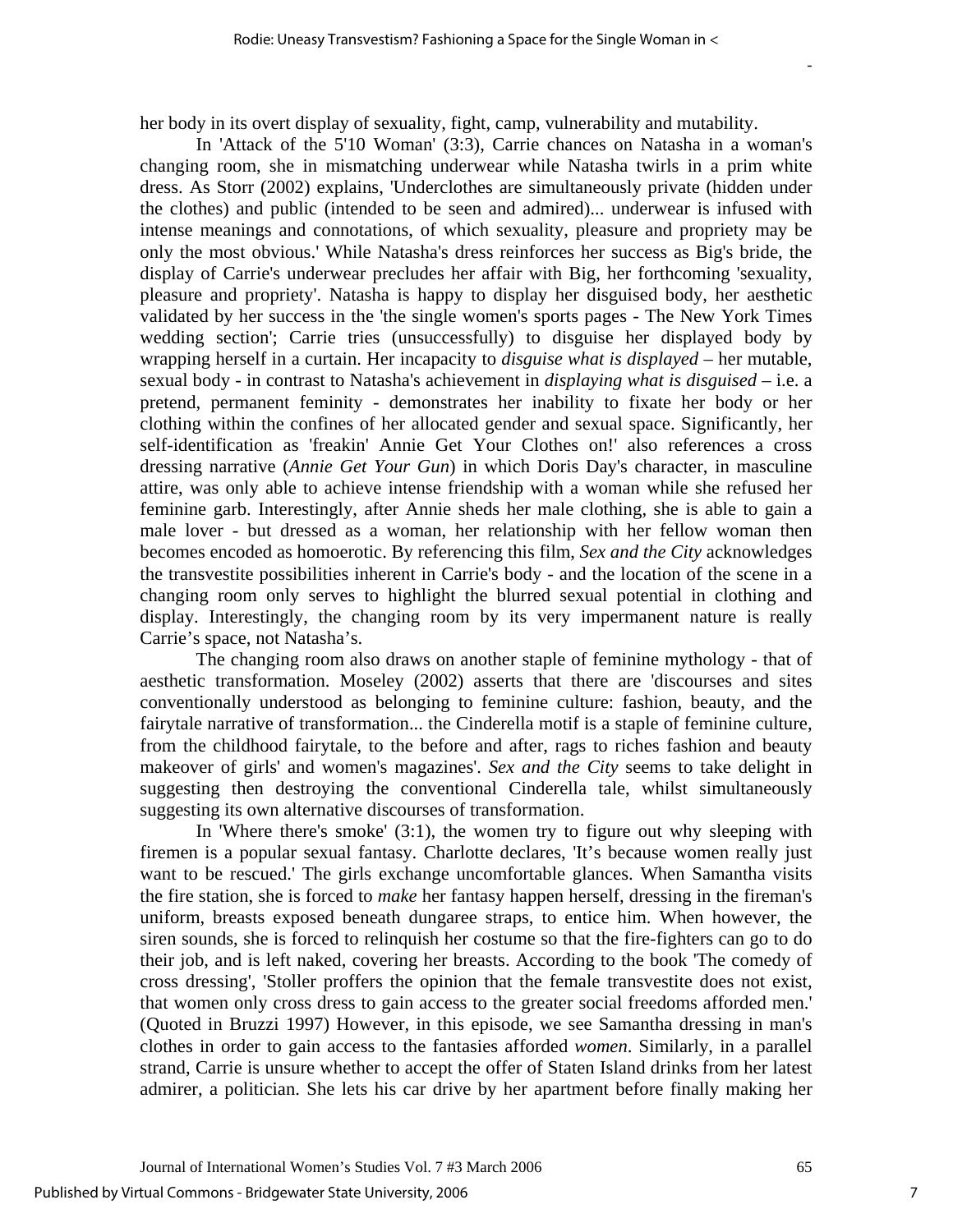own way to the party, claiming, 'I'm very independent'. Later Carrie realises, 'It's almost twelve, I'm going to miss the last ferry', stumbling and losing her shoe on her way out. She misses the boat, and is forced to accept a lift home from the politician. However, she has to give him directions off the Island. Unlike Manhattan, the Island is configured as a dated and archaic space, where they play decade-old American music and drown in cheap beer. It thus seems to provide a setting in which even Carrie can *allow* herself to be Cinderella-ed, can allow herself a temporary break from mutability. The episode concludes, 'So I guess sometimes a woman absolutely has to be rescued. And sometimes a woman absolutely has to rescue a man.' In both sentences, the obligation rests with the woman. So while in theory Carrie's pronunciation is liberating and empowering, allowing both men and women subjectivity, in practice her language, (much like my essay), is forced to resort to archaic constructs of designated "femininity" and "masculinity", confining the woman to a sense of obligation and limitation. It seems far removed from her earlier declaration, offered at a Manhattan brunch, that 'Did you ever think we're the White Knights, and we have to save ourselves?' Here then, in contrast to dated Staten Island, Manhattan comes to stand for fantasies of independence, not rescue, in which gender is not even linguistically defined ('*we* have to save *our*selves') and socialites can stay out past twelve. In this way then, space is rethought and cultural motif inverted to present a kind of distorted Cinderella narrative, in which the fantasy is independence and impermanence of social construct, including gender.

# **'Trendy by day, Tranny by night'[4](#page-8-0)**

*Sex and the City*, as well as recording discourse suggestive of transvestism - the city as 'space to be gendered', Carrie's clothes as codifying the masculine, and inverted Cinderella-ed narratives - also represents more traditional forms of cross-dressing, i.e. woman overtly dressing as man. Simpson has argued that cross dressing can signify a kind of misogyny in which the female body is destroyed through its ridiculous representation: 'Much of the entertainment of drag depends upon the improbability and inappropriateness of a man in a frock, wig and "falsies". But this in turn depends upon not just the improbability of a man dressed as a woman but the 'improbability' of the female body itself.' (Quoted in Bruzzi 1997: 159) In *Sex and the City* however, it is woman wearing man's clothes, redirecting the misogynist gaze and instead questioning the codeability and 'improbability' of the male body. In 'Politically Erect' (3:2) Carrie alternates campish imitations of Jackie Onassis suits and shades with playful masculine suits to create an image she deems suitable for a politician's girlfriend. In reality though, the suits serve to ridicule his body more than hers, especially when combined with the plot, which details his (distasteful) desire to 'pee' on her. Here, her cross-dressing as well as her cheeky nods to Jackie indicates a kind of irreverent reversed misogyny, which is biting without being malicious. Here then, Carrie's costumes are used to both reinforce the politician's status as such, undermine his status as a man, and question, just what is so probable about the man's body?

The same question is implicitly posed by 'Cock a Doodle Do' (3:18). Carrie is constantly woken at dawn by crowing, coming from the animal hospital opposite her apartment. She keeps moaning about the 'goddamn chickens' and is repeatedly corrected - 'Roosters - roosters crow.' While 'chickens' carries few gendered connotations, roosters is

Journal of International Women's Studies Vol. 7 #3 March 2006 66

 $\overline{a}$ 

<span id="page-8-0"></span><sup>4</sup> Samantha in 'Cock a Doodle Do' (3:18).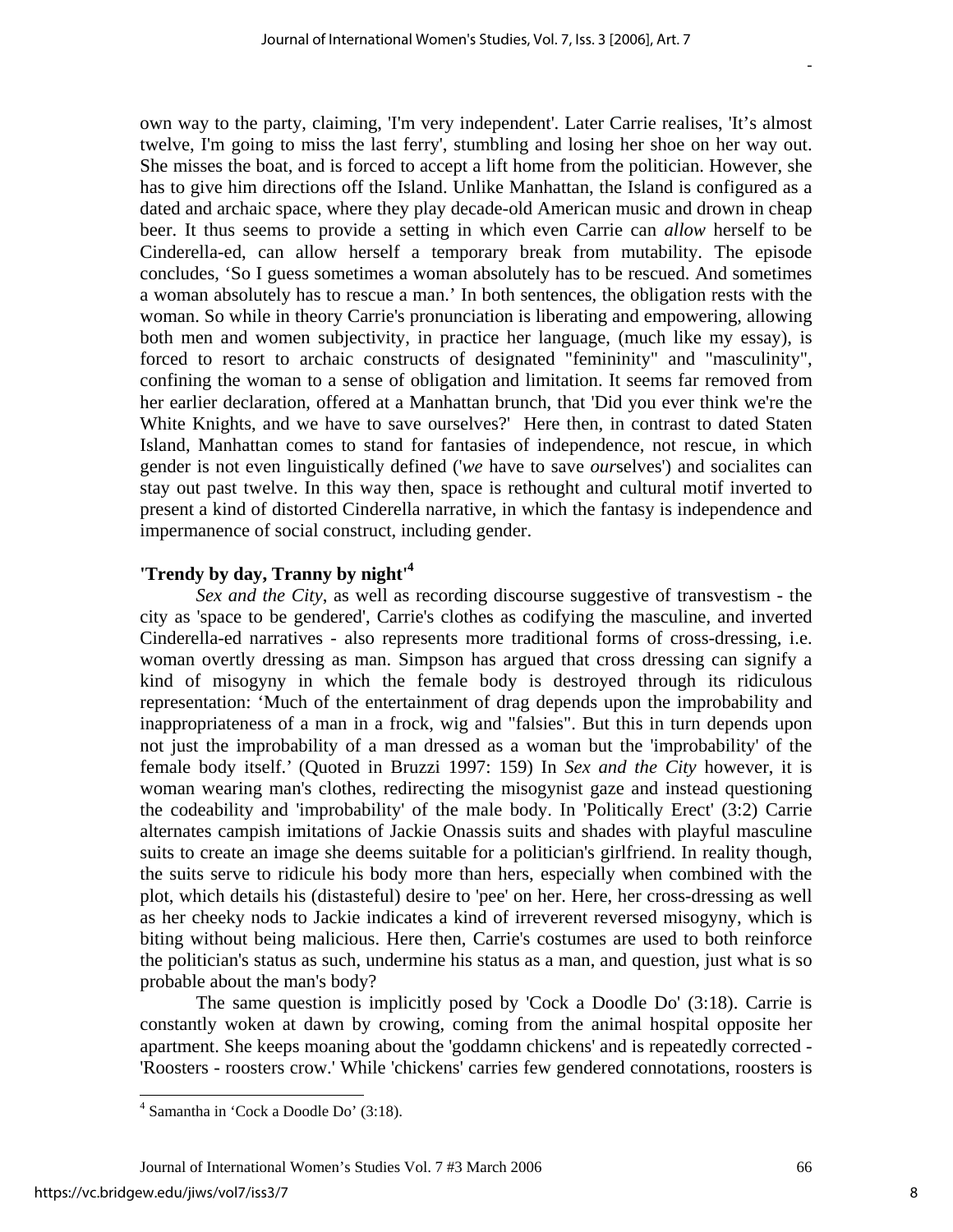emphatically masculine. While she is content to see the world on neutral terms, the world outside is not, and corrects her. The chickens/roosters are crudely paralleled to the transvestite hookers who work the street outside of Samantha's window, 'half man, half woman, totally annoying.' Arguments ensue, the noise of the prostitutes ironically interrupting Samantha's orgasm. While the roosters are continually and emphatically defined, the transvestites are not; indeed, the spaces of their street and Samantha's apartment seem oddly fluid. In 'Are We Sluts?' (2:6) Samantha moves out of her apartment into the Meatpacking District after her neighbours confront her about being effectively a whore. Throughout the series, the Meatpacking District is allied with transgression, homosexuality, prostitution, cross dressing, but perhaps most importantly, fashion. It is here that homosexual Stanford goes to meet Big Tool 4 U (2:12), his internet chat buddy, and manages to have a 'fulfilling brief encounter' based on his choice of stylish underwear. At the end of the episode 'Cock a Doodle Do' then, when Samantha holds a 'kiss and make up party' for her friends and the transvestites, the space becomes wholly an arena for style, not (gendered) (sexual) substance, Carrie giving a twirl to the transvestites to show off her outfit. When Carrie tells Samantha to watch her language, because 'there's ladies present', she points towards the transvestites, not amongst her friends. Whilst obviously playful, the twisting of sexual space is reassuringly subversive, uniting or dividing the characters on their adorned, aesthetic genders not their biological ones. As Hannerz asserts, 'cosmopolitanism is first of all… willingness to engage with the Other.' (Hannerz 1996: 103) The final shot of the New York skyline at the end of 'Cock a Doodle Do' therefore references the series' cosmopolitanism, in which both the biological male and female body can be Other.

# **'I have enough trouble figuring out how to be a woman in a man's world without trying to be a woman pretending to be a man in a man's world.'[5](#page-9-0)**

To conclude this essay I would like to discuss an episode that openly deals with the issue of transvestism, 'Boy, Girl, Boy, Girl'. The girls attend a photographic exhibition at Charlotte's gallery of 'drag kings - the collision of illusion and reality', which leads them to consider explicit gender relations in their daily lives. While explicitly the story deals with Charlotte's cross-dressing for the artist, and her resultant sexual assertion in wearing men's clothes, the narrative goes beyond this superficial surface, which seems to assert Stoller's theory that female transvestism only exists to allow women access to men's power. When the artist declares 'Gender's an illusion: sometimes a very beautiful illusion', he is looking at Charlotte in her (normal) feminine form - that is, her construction as a woman is potential as illusory as her as a man. To read this line as the dominant argument of the episode however puts the spectator in an awkward position; by laying claim to gender as an illusion, the artist proves Butler's warning that theorising gender can lead to a potentially dangerous rewriting, coding and interpretation of the female body (Butler 1993). However, the episode subtly undermines this coding, in the following lines of the script, Miranda saying 'I'm going to drag myself home' and Carrie claiming 'I was being dragged around by Shaun'. The first line suggests Miranda codifies her own body, that drag/gender is something she *does* to herself. The second suggests that drag is something *done to* Carrie. In this way, the script occupies Garber's third space of mutability in which drag/core gender are both passive

 $\overline{a}$ 

Journal of International Women's Studies Vol. 7 #3 March 2006 67

<span id="page-9-0"></span> $<sup>5</sup>$  Miranda in 'Boy, Girl, Boy, Girl' (3:4).</sup>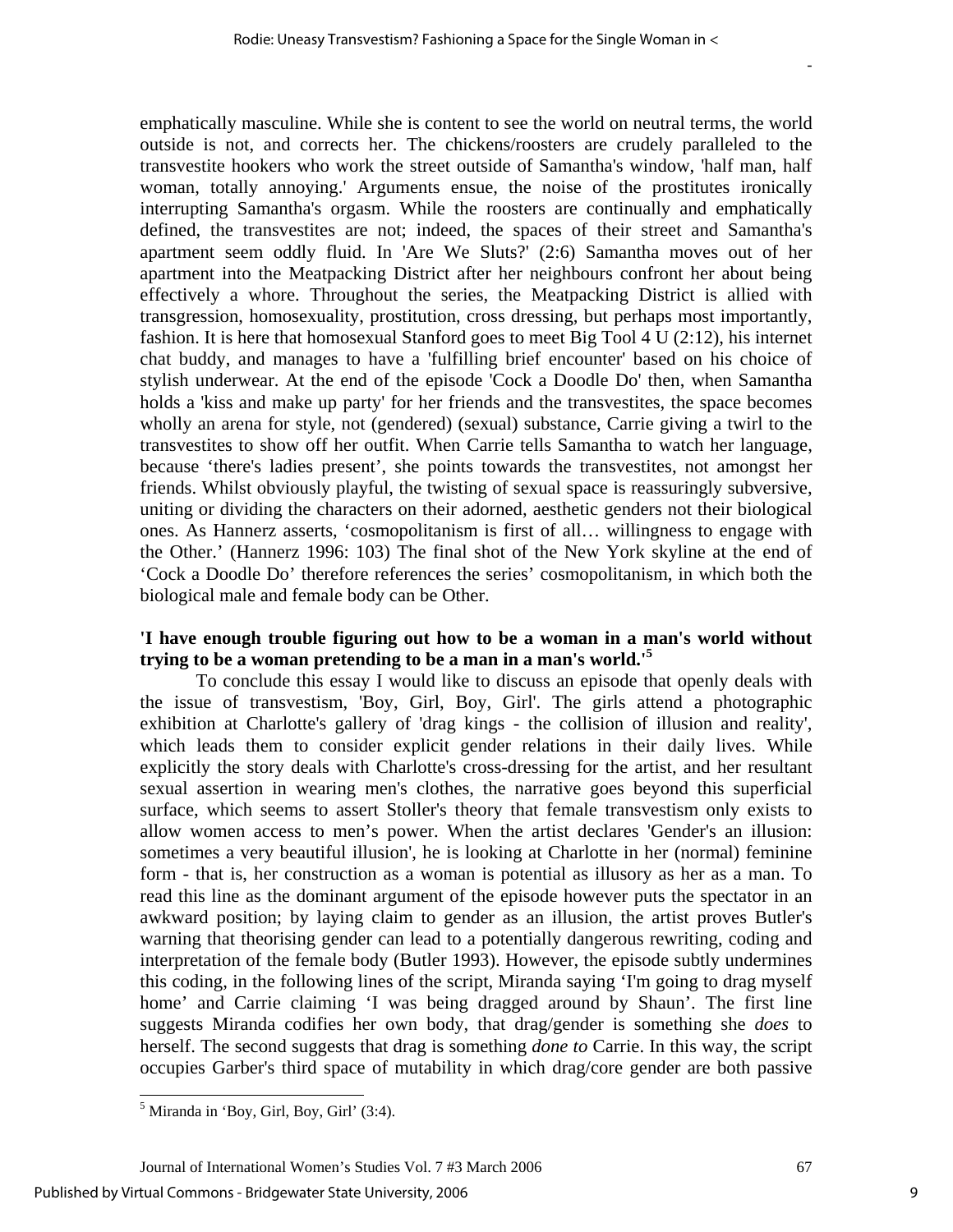and active in construction; subject and object, chicken and rooster.

In conclusion, I have examined the ways in which images of New York, myths of femininity and parodies of male and female costume are consistently utilized in order to present a legitimate space for the single woman in *Sex and the City*, where a kind of covert cross-dressing changing room is used to constitute the aesthetic identity of the Twenty-First century single gal. My aim was not to show that the series demolishes the sense of "masculine" and "feminine": far from it, it doesn't. I intend merely to demonstrate that these characteristics lie on uneven ground, and that the programme tries to negotiate complex relationships between sex and gender that are only rectified in a kind of playful "cross dressing" in which both core and assumed gender is parodied. As Robertson has argued, 'masquerade allows us to see that what gender parody takes as its object is not the image of the woman but the idea… that an essential feminine identity exists prior to the image.' (Robertson 1996:12)

To finish, I would like you to consider Carrie's *Star Wars* fashion homage in the episode 'All or Nothing' (3:10). Carrie is dressed with her hair in two giant buns, one on either side of her head, resembling Princess Leila, traditionally a male fantasy figure removed from sci-fi. But in *realising* the fantasy, not only identifying it, the costume not only negates the fantasy itself, but also aligns Carrie/costume designer (not to mention myself for recognising this identification) to the heterosexual male gaze. A seemingly simple witty outfit, with a bit of close reading, comes to potentially transcribe a transvestite gaze.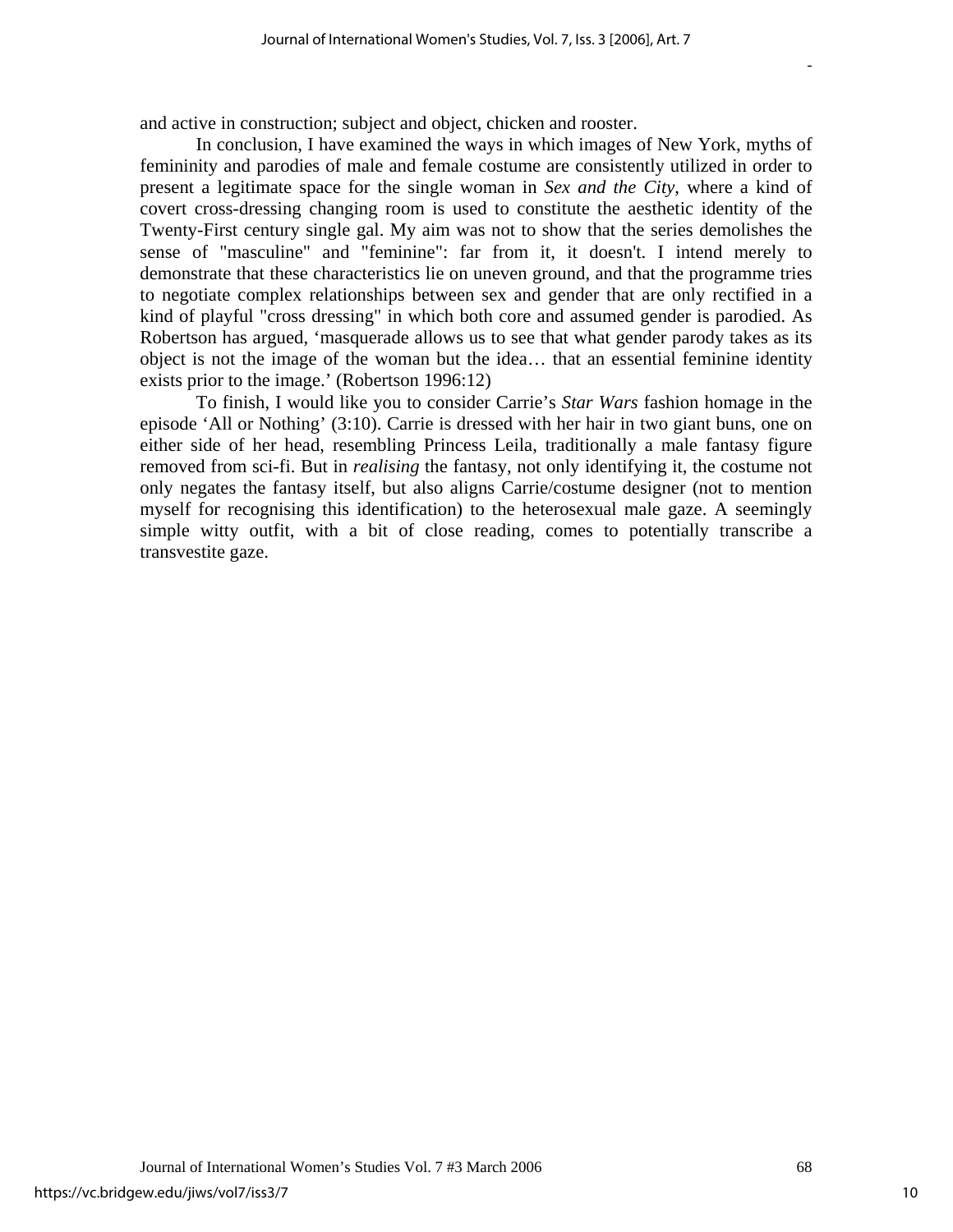#### **Filmography**

*'Sex and the City'* (HBO, 1998-2005) Writers/Directors - various. Creator - Darren Star. Particular episodes detailed in the essay:

- 'Sex and the City' Series 1, Episode 1. Directed by Susan Seidelman, Written by Darren Star.
- 'The Baby Shower' Series 1, Episode 10. Directed by Susan Seidelman, Written by Terri Minksy.
- 'La Doleur Exquise!' Series 2, Episode 12. Directed by Allison Anders, Written by Ollie Levy and Michael Patrick King.
- 'Twenty something Girls vs. Thirty something Women' Series 2, Episode 17. Directed and Written by Darren Starr.
- 'Where there's smoke' Series 3, Episode 1. Directed and Written by Michael Patrick King.
- 'Attack of the 5'10 Woman' Series 3, Episode 3. Directed by Pam Thomas, Written by Cindy Chupack.
- 'Boy, Girl, Boy, Girl' Series 3, Episode 4. Directed by Pam Thomas, Written by Jenny Bicks.
- 'Are we Sluts?' Series 3, Episode 6. Directed by Allison Anders, Written by Cindy Chupack.
- 'All or Nothing' Series 3, Episode 10. Directed by Charles McDougall, Written by Jenny Bicks.
- 'Escape from New York' Series 3, Episode 13. Directed by John Coles, Written by Becky Hartman Edwards and Michael Patrick King.
- 'Cock a Doodle Do' Series 3, Episode 18. Directed by Allen Coulter, Written by Michael Patrick King.
- 'Belles of the Balls' Series 4, Episode 10. Directed by Michael Spiller, Written by Michael Patrick King.
- 'A Change of a Dress' Series 4, Episode 15. Directed by Alan Taylor, Written by Julie Rottenburg and Elisa Zuritsky.
- 'A Ring a Ding Ding' Series 4, Episode 16. Directed by Alan Taylor, Written by Amy B Harris.